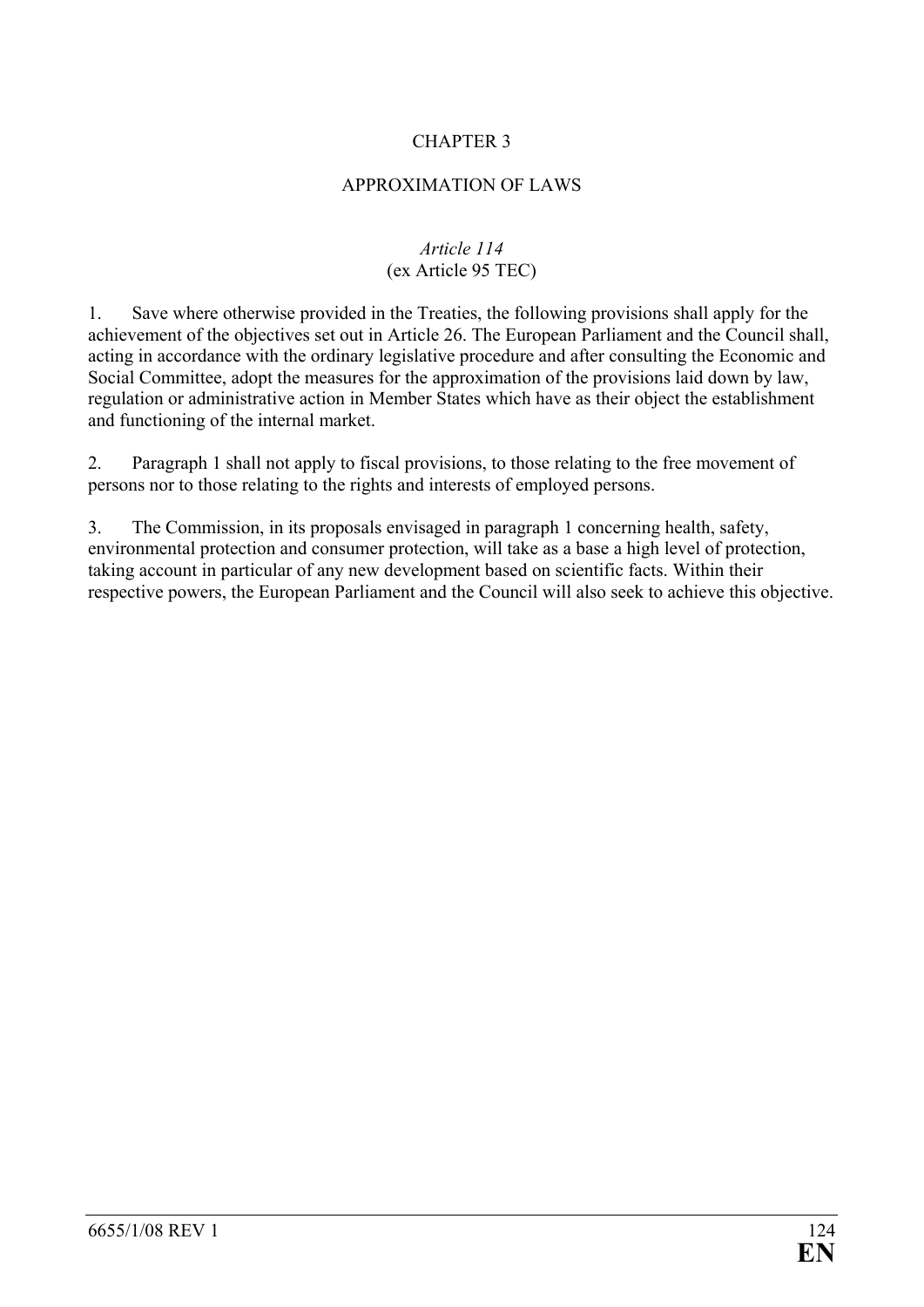4. If, after the adoption of a harmonisation measure by the European Parliament and the Council, by the Council or by the Commission, a Member State deems it necessary to maintain national provisions on grounds of major needs referred to in Article 36, or relating to the protection of the environment or the working environment, it shall notify the Commission of these provisions as well as the grounds for maintaining them.

5. Moreover, without prejudice to paragraph 4, if, after the adoption of a harmonisation measure by the European Parliament and the Council, by the Council or by the Commission, a Member State deems it necessary to introduce national provisions based on new scientific evidence relating to the protection of the environment or the working environment on grounds of a problem specific to that Member State arising after the adoption of the harmonisation measure, it shall notify the Commission of the envisaged provisions as well as the grounds for introducing them.

6. The Commission shall, within six months of the notifications as referred to in paragraphs 4 and 5, approve or reject the national provisions involved after having verified whether or not they are a means of arbitrary discrimination or a disguised restriction on trade between Member States and whether or not they shall constitute an obstacle to the functioning of the internal market.

In the absence of a decision by the Commission within this period the national provisions referred to in paragraphs 4 and 5 shall be deemed to have been approved.

When justified by the complexity of the matter and in the absence of danger for human health, the Commission may notify the Member State concerned that the period referred to in this paragraph may be extended for a further period of up to six months.

7. When, pursuant to paragraph 6, a Member State is authorised to maintain or introduce national provisions derogating from a harmonisation measure, the Commission shall immediately examine whether to propose an adaptation to that measure.

8. When a Member State raises a specific problem on public health in a field which has been the subject of prior harmonisation measures, it shall bring it to the attention of the Commission which shall immediately examine whether to propose appropriate measures to the Council.

9. By way of derogation from the procedure laid down in Articles 258 and 259, the Commission and any Member State may bring the matter directly before the Court of Justice of the European Union if it considers that another Member State is making improper use of the powers provided for in this Article.